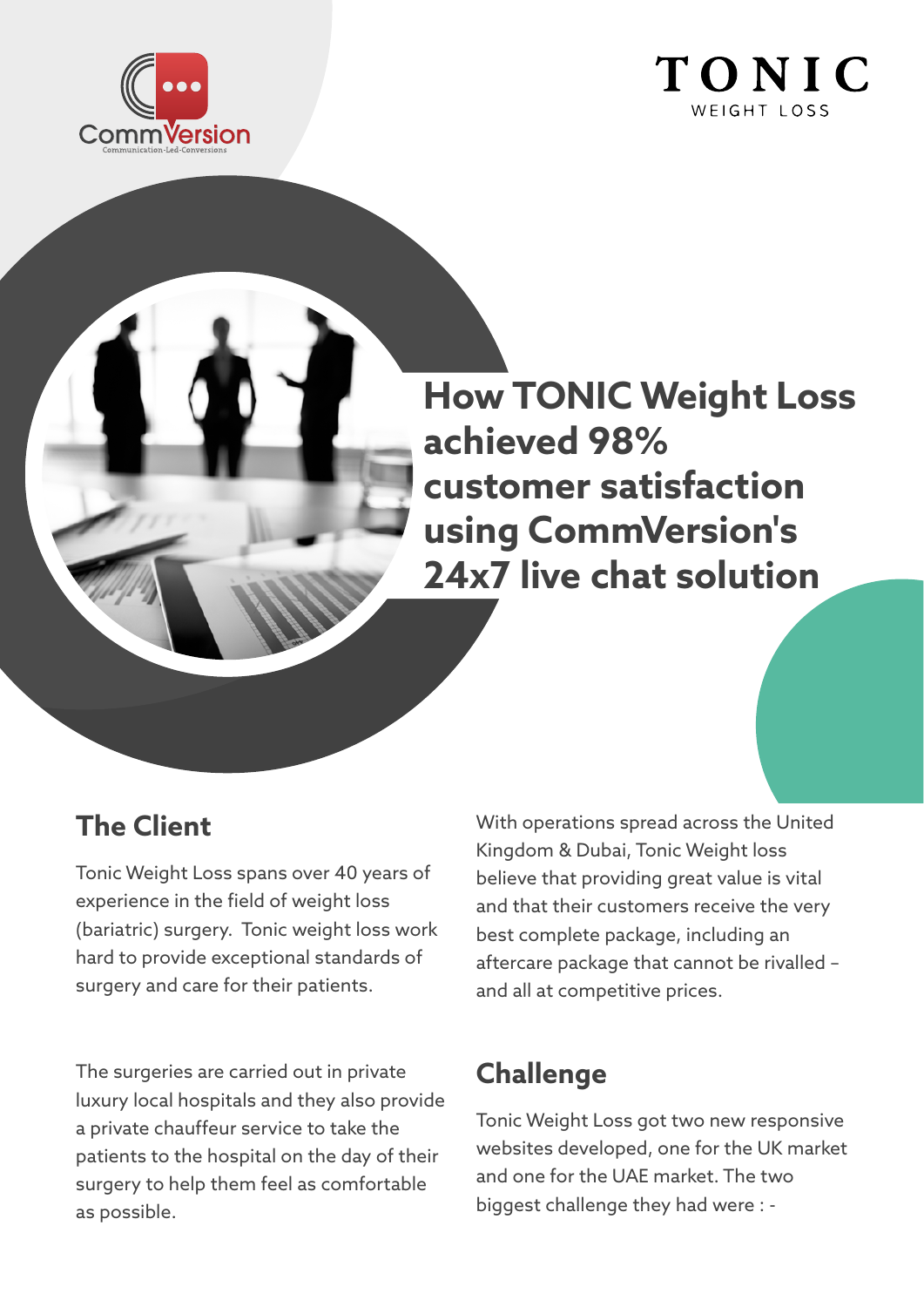1. To increase the number of enquiries generated through their website as they were spending money on SEO and Google Search Ads to drive traffic to their website but the enquiries that came in didn't give them a good return on the investment.

2. To build authenticity and trust among the website visitors who visited the tonic website via Google Search Ads and SEO.

# **Solution**

Tonic Weight Loss partnered with CommVersion to initiate a 24\*7 Live Chat service on their UK & UAE websites. The aim was to connect and engage with website visitors by providing them with relevant information related to the various weight loss surgeries that Tonic Weight Loss offered.

In collaboration with Tonic Weight Loss, CommVersion created a chat matrix that covered various elements of the business and served as the foundation for training Live Chat agents about the company. A branded chat window was designed and integrated seamlessly into the existing website. In-built CommVersion analytics were used to determine a set of predefined rules to help Live Chat agents when engaging with visitors. The matrix was then tested and, after a satisfactory trial, was made live on the https://tonicweightlosssurgery.co.uk/ & http://www.tonicsurgerydubai.com/ websites.

After successfully implementing live chat and providing proactive assistance and tracking analytics in real time, CommVersion successfully increased the number of leads generated via the TONIC Weight Loss website.

### **Results**

In less than five months, CommVersion Live Chat was successful in generating 317 leads. After adding live chat to the TONIC Weight Loss websites, the results at the end of August 2018 were:

**317** leads generated in total

**98%** customer satisfaction (CSAT) rating

**36%** chat to lead conversion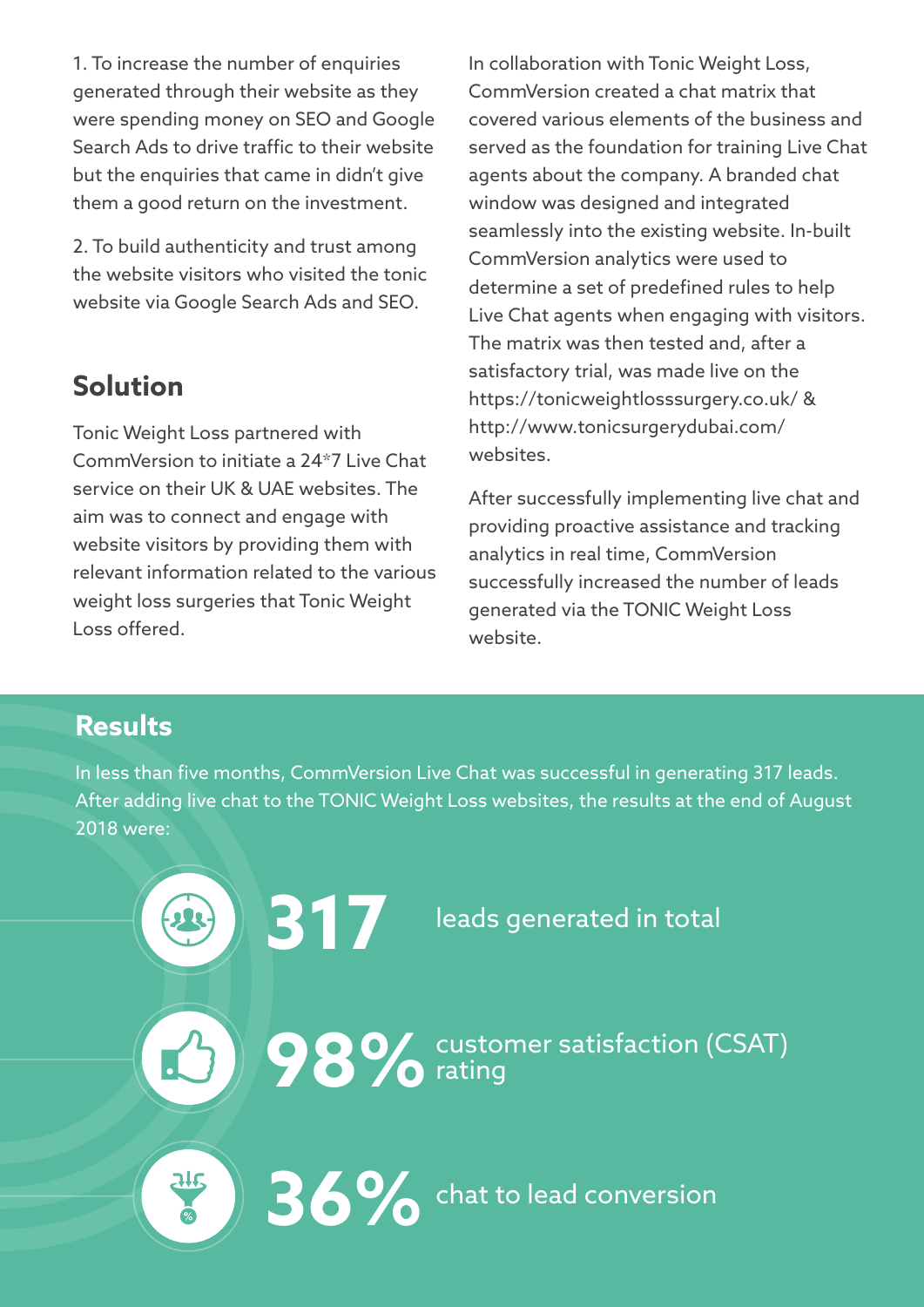